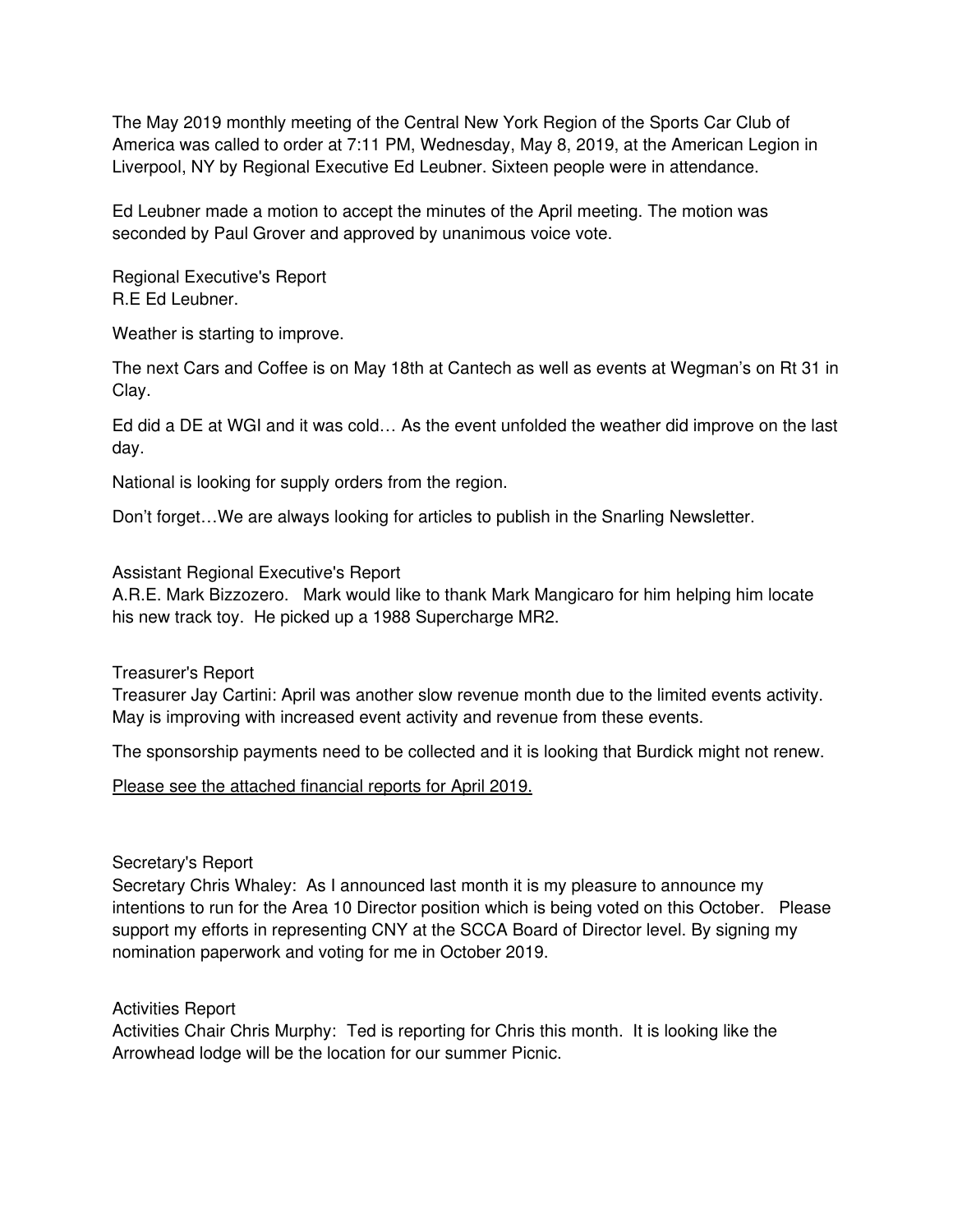# Solo Report

Solo Chair Scott Newton. Scott reported the first event at Pineview was sold out with the maximum capacity of 50 entrants. Each participant was able to have 6 runs… Except Scott who had an off testing the limits of the run off. New national rule changes require all waivers to be submitted back to national for archiving. Weekend members are able to register thru Motorsportsreg.com. The pre-solo meeting concluded that they will be donating cones to FLR for the Finger Lakes Champ Tour May 17-19 at SeAD.

On June 9<sup>th</sup> Mark and Scott will be going through the trailer for cleaning and general maintenance. All are welcome to join.

### RallyCross Report

RallyCross Chair Billy Meade. Billy reported that the 2<sup>nd</sup> event was at Walczyk's Farm... 17 participants (2 more than normal). The front wheel drives took the event. Nice event with no rain and each participant got 8 runs. Due to Billy's cone killing spree they need more cones. The next event is Father's Day and it might need to be switched around due to the holiday. The schedule needs to be posted on the website.

Flagging and Communications Report

Flagging & Communications Chair Mick Levy. Mick noted this weekend is formula promotions at WGI… The following weekend is ChampCar.

Road Rally Report

Road Rally Chair Frank Beyer. Frank reported that in the recent Sunday NY Times a news article featured the Green Grand Prix festival at WGI.

## Club Racing Report

Club Racing Chair Dave Cardillo. Dave reported about his event at VIR on April 19th-20<sup>th</sup>. The track was very wet all weekend. But, during each race the track was dry. While on the last few laps for the last race 3 cars attempted to enter turn 2, three wide and 2 of the cars made contact. The race ended under yellow. Dave plans on attending the Runoffs this year.

#### Membership Report

Membership Chair Andrew Beyer was absent.

R.E Ed Leubner reported membership anniversaries.

Mark Bizzozero –17 yrs,

Lisa, Hollie, Halie Cartini- 11 yrs

Mark Mangicaro - 7 yrs